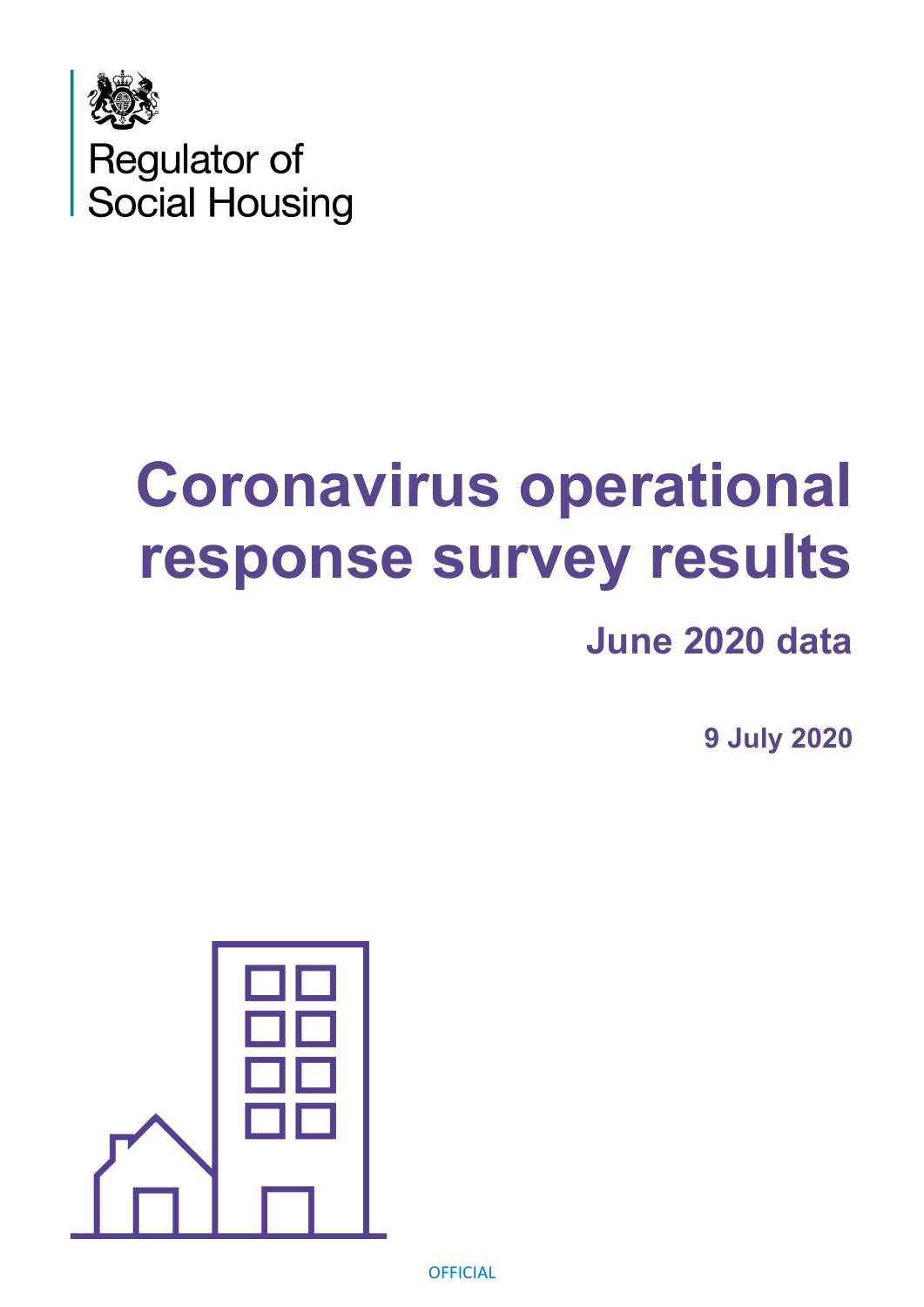### **Overview**

This is the summary from the third of our temporary monthly surveys to establish up-to-date information about how providers are coping with some of the current challenges they face as a result of the coronavirus pandemic. Appendix 1 sets out the survey questions.

We asked private registered providers with 1,000 or more homes, local authority social landlords and those providers with fewer than 1,000 homes which have a high proportion of supported accommodation to respond to the survey. The response rate was good (99%) and we are grateful to all the providers that responded.

The evidence suggests the sector is continuing to maintain adequate levels of service delivery in the areas surveyed and has begun work towards recovery. Emergency and urgent repairs are being completed; where lower priority health and safety checks had been paused they are being rescheduled; repair backlogs are stable and plans are being made to address them; and care and support settings continue to maintain safe staffing levels and essential services.

While the number of providers reporting gas safety check compliance remains above 99%, a slightly increased number of providers are reporting that they are currently completing most, rather than all, gas safety checks. This is mainly due to continuing challenges with accessing properties. Although providers are now starting to address backlogs, this is balanced by the number of properties where the gas safety check has just expired.

Demand for repairs remains lower than usual and a number of providers are now taking action to encourage tenants to report non-emergency repairs. They are making plans for completing these, in some cases with additional contractor resource.

We will repeat this survey for the period to 17 July; with returns due by 24 July, and we will publish our analysis of the responses shortly afterwards. However, if providers believe tenant safety is threatened or viability is under strain, they should not wait for the survey but should speak to their key contact at the regulator, or our Referrals and Regulatory Enquiries team, via [enquiries@rsh.gov.uk](mailto:enquiries@rsh.gov.uk) or 0300 124 5225. Providers with fewer than 1,000 homes should use our dedicated email address [SmallProviders@rsh.gov.uk.](mailto:SmallProviders@rsh.gov.uk)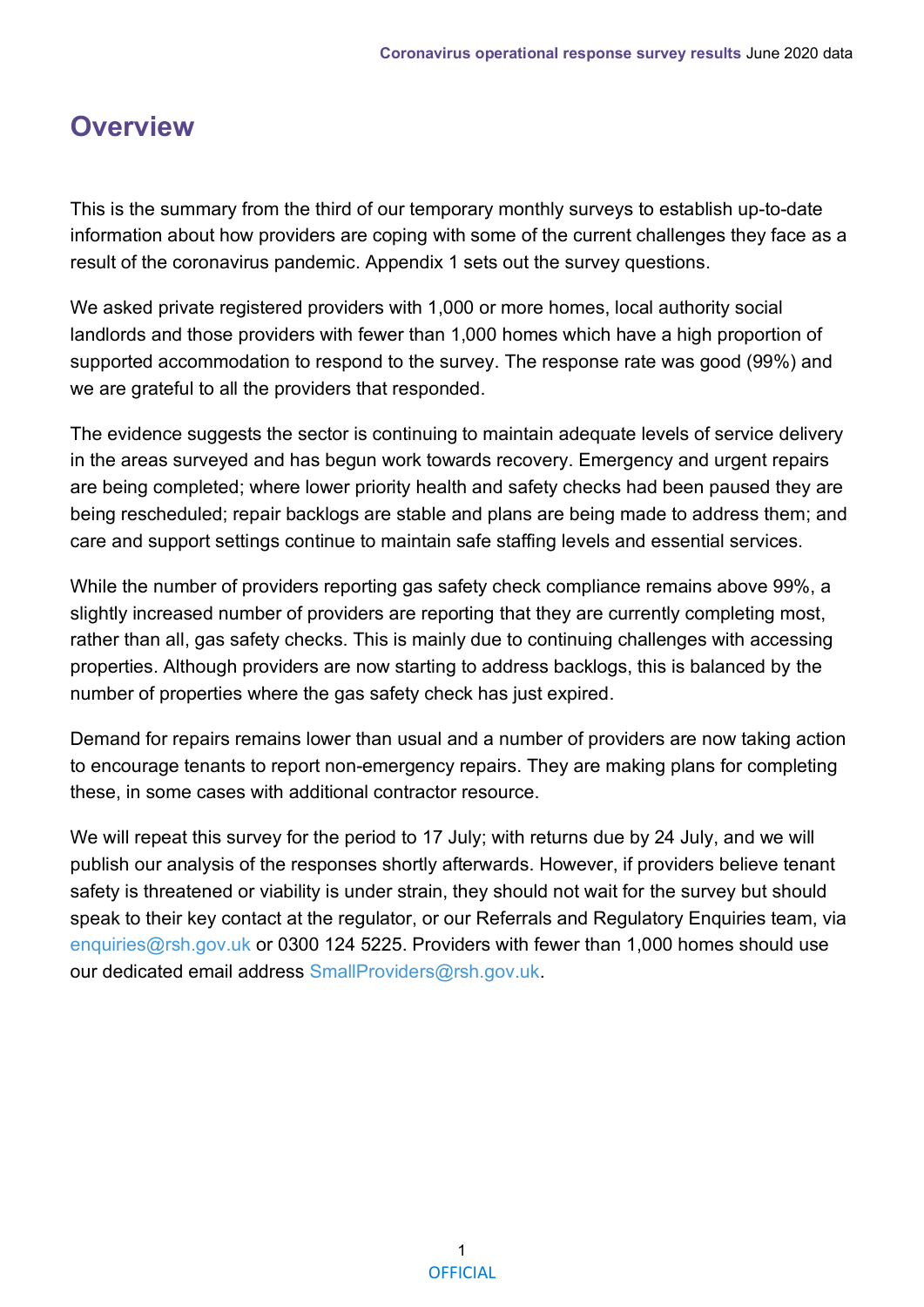#### **Results from the June survey**

The survey responses are shown below. The survey questions are shown in full in Appendix 1.



**Survey responses for May<sup>1</sup> and June (as a % of total submissions)**

Providers' written responses show that the delivery of critical services is stable, and that work towards recovery has started. While the picture looks similar to both April and May survey data, overall providers cited fewer risks in the most recent survey than previously, suggesting that mitigation strategies have been effective and the operating environment is improving.

<sup>1</sup> Note that figures for May have been updated since the last report to take into account late returns.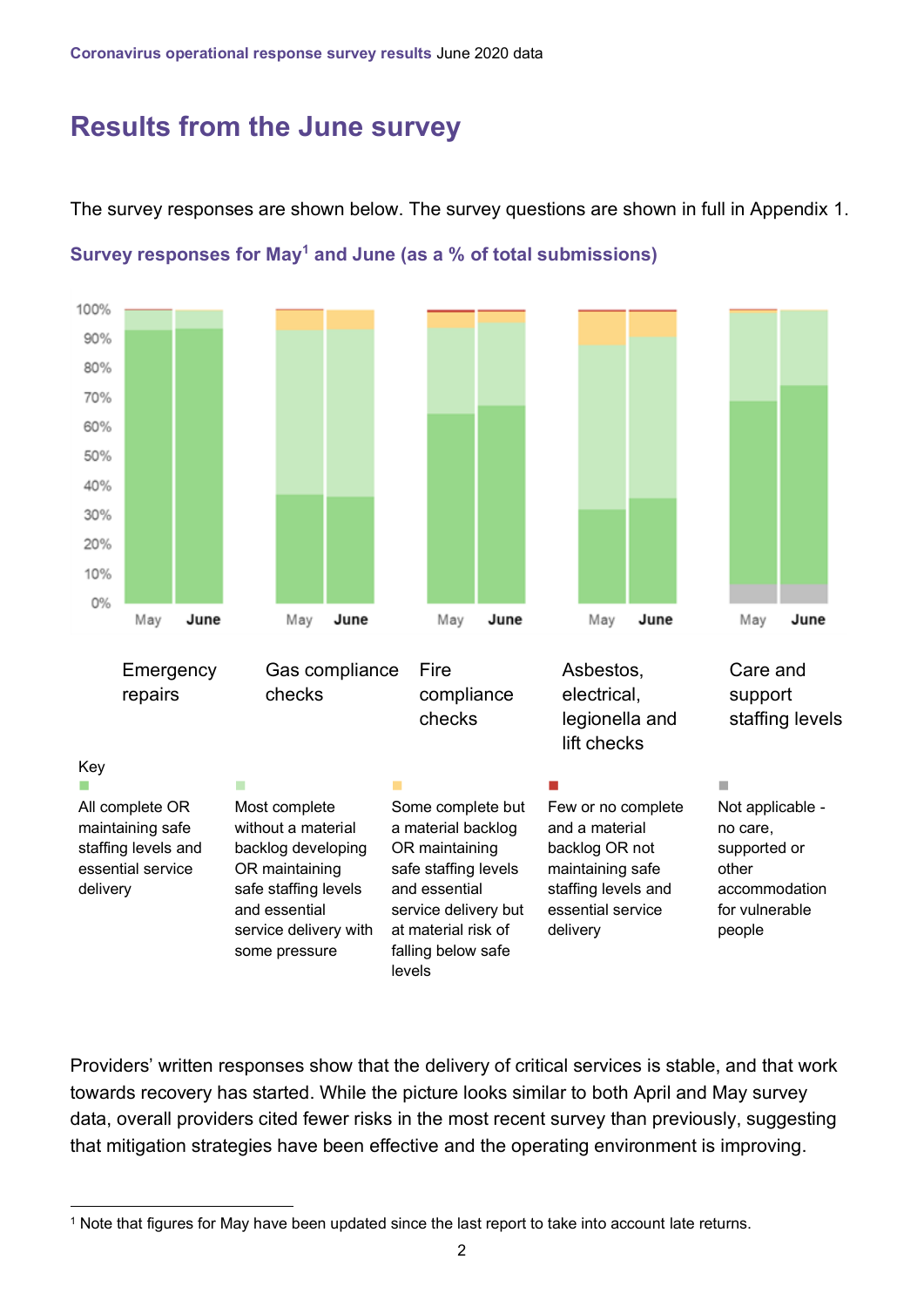The Government published revised landlord and tenant guidance about repairs and maintenance on 1 June. Most providers have reported restarting non-emergency repairs in line with this guidance and that backlogs of non-emergency repairs are decreasing. Demand for repairs is now rising, but is still 15% to 30% lower than usual. This means that providers may see higher demand for repairs in the future which would add to existing backlogs. As part of their recovery plans some providers are encouraging tenants to report non-emergency repairs and are making plans for completing these including using additional contractor resource. This has been helped by further improvements in contractor availability and access to materials, although some providers have reported challenges with specific materials.

Alongside completing emergency and urgent repairs, some providers have started making plans to address backlogs of other repairs and health and safety checks, particularly those that do not require access inside properties. Where lower priority fire safety checks, electrical testing, lift inspections, asbestos and legionella checks had previously been paused, these are now being rescheduled and resumed.

Providers report that restricted access is continuing to affect their ability to carry out health and safety checks within properties. In most cases restricted access is either because tenants have been shielding or self-isolating and unable to let people in, or because tenants have other concerns about contractors entering their homes. The Government has announced that it anticipates pausing shielding from 1 August; it plans to then advise individuals who have been shielding to follow strict social distancing. This may increase the number of tenants who feel able to allow contractors into their homes. Providers report making risk-based decisions on a case-by-case basis about whether it is appropriate to resolve access issues through court action (where they have been unable to resolve access issues through negotiation and discussion with the tenant) and that courts are moving towards resuming normal service.

Access to properties has also been the key constraint on providers' ability to complete gas safety checks. As with last month, almost all gas safety certificates are in date for most providers, but the number of providers reporting that they are currently completing most, rather than all, gas safety checks has risen slightly. Last month's report stated that expired checks were likely to continue to increase until more tenants are both able and willing to let people into their properties. Providers are reporting that they can access and complete checks in properties which were previously non-compliant, as tenants' self-isolation or shielding periods end and they allow access. But, this is balanced by the number of properties where the gas safety check has just expired, including reaching the end of the contingency period generated through operating 10- or 11-month gas servicing cycles, rather than the 12-month statutory cycle. This means we expect it may take time before increased access is reflected in an overall net increase in the number of gas safety checks completed.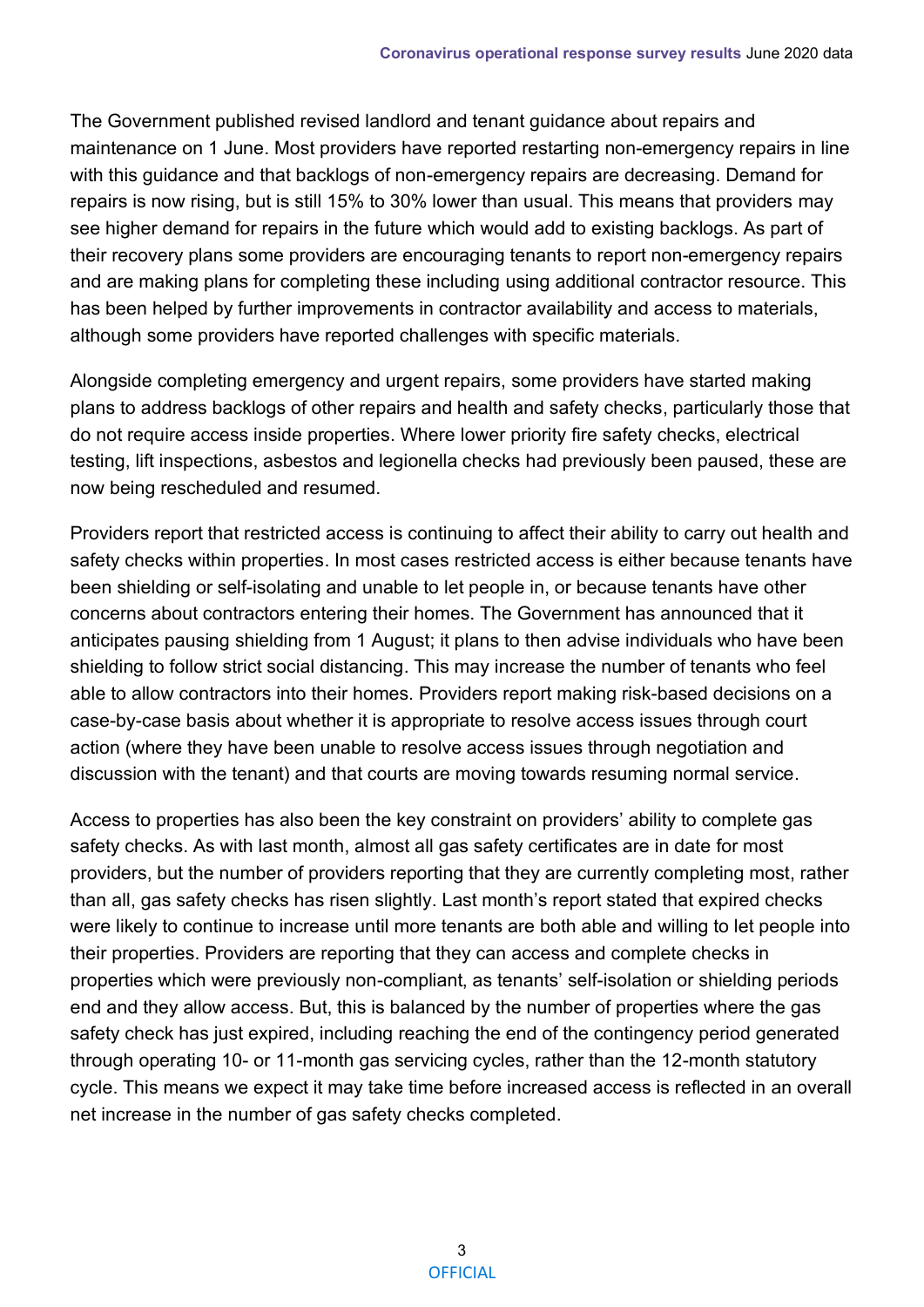Providers report that the increased availability of testing and completion of risk assessments that follow Public Health England guidance has enabled care and support staff to return to work. Most providers now report that care and support staffing is at normal levels, with the rest reporting recovery towards normal levels. Providers continue to express concerns about the health and safety of staff working in care and support. Some providers report that staff have cancelled leave and worked longer hours to cover absences, and that there may be staffing pressures later in the year as a result. Providers continue to maintain adequate stocks of personal protective equipment, but some continue to report concerns about future access and costs.

Providers are continuing to use alternative methods of service delivery to address challenges, and increased communication with tenants who may be struggling with the effects of lockdown.

The results of this third survey show that the sector is both continuing its efforts to ensure tenant safety, and at the same time working towards resuming normal levels of service. We will address specific challenges directly with individual providers where we need to.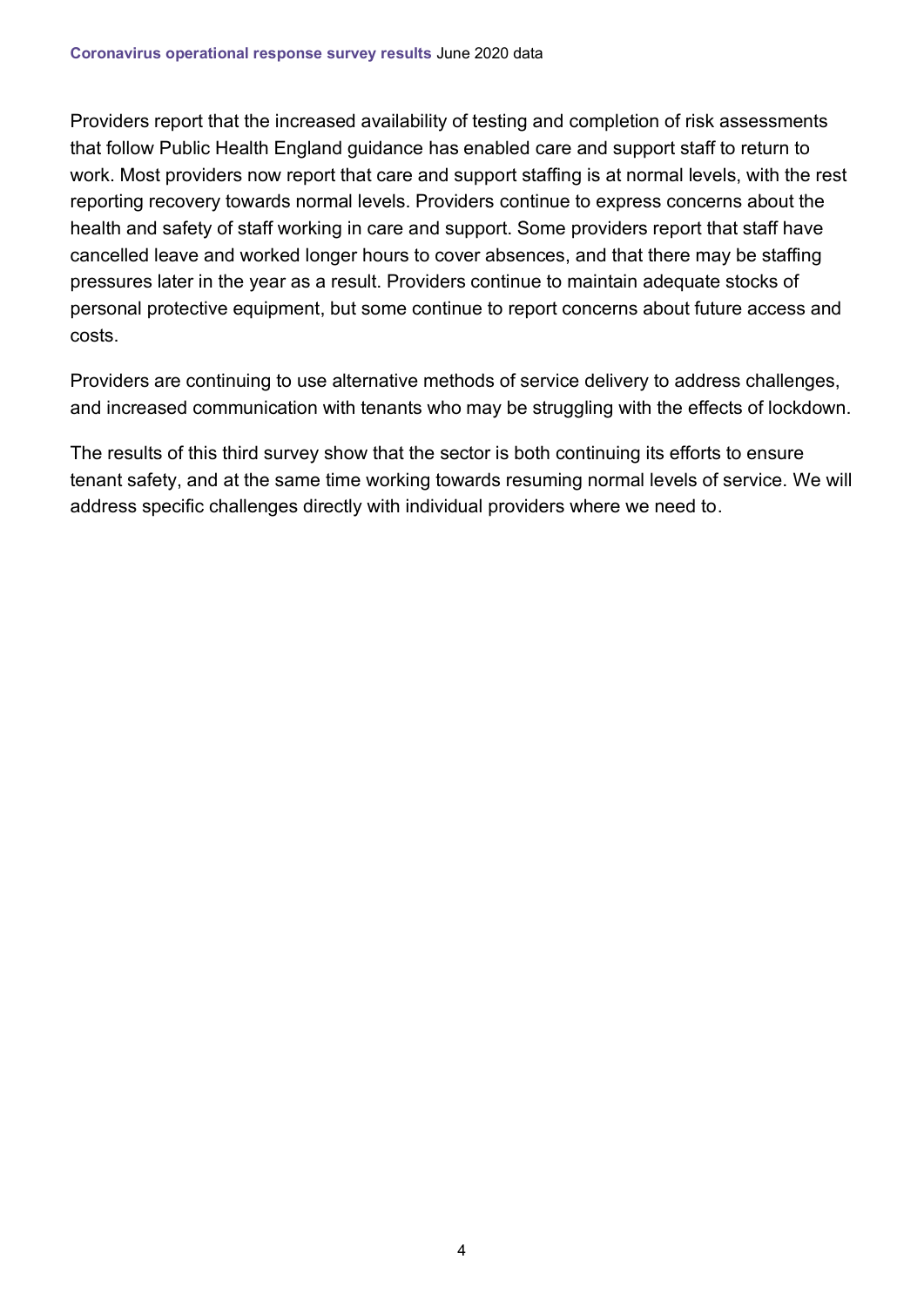### **Appendix 1: About the coronavirus operational response survey and our analysis**

The information is this report is based on our initial analysis of registered providers' survey responses. Our full analysis is still in progress.

The survey asks providers to answer a single multiple-choice question on each of five key areas. For each area it also asks them to identify any key constraints, risks and mitigating actions and the scale of any backlog and how this has changed since the previous survey.

- 1. Emergency repairs
	- All complete
	- Most complete without a material backlog developing
	- Some complete but a material backlog
	- Few or no complete and a material backlog.
- 2. Statutory gas safety checks
	- All complete
	- Most complete without a material backlog developing
	- Some complete but a material backlog
	- Few or no complete and a material backlog.
- 3. Statutory fire safety checks
	- All complete
	- Most complete without a material backlog developing
	- Some complete but a material backlog
	- Few or no complete and a material backlog.
- 4. Asbestos, electrical, legionella and lift checks
	- All complete
	- Most complete without a material backlog developing
	- Some complete but a material backlog
	- Few or no complete and a material backlog.
- 5. Care and support staffing levels
	- Maintaining safe staffing levels and essential service delivery
	- Maintaining safe staffing levels and essential service delivery with some pressure
	- Maintaining safe staffing levels and essential service delivery but at material risk of falling below safe levels
	- Not maintaining safe staffing levels and essential service delivery.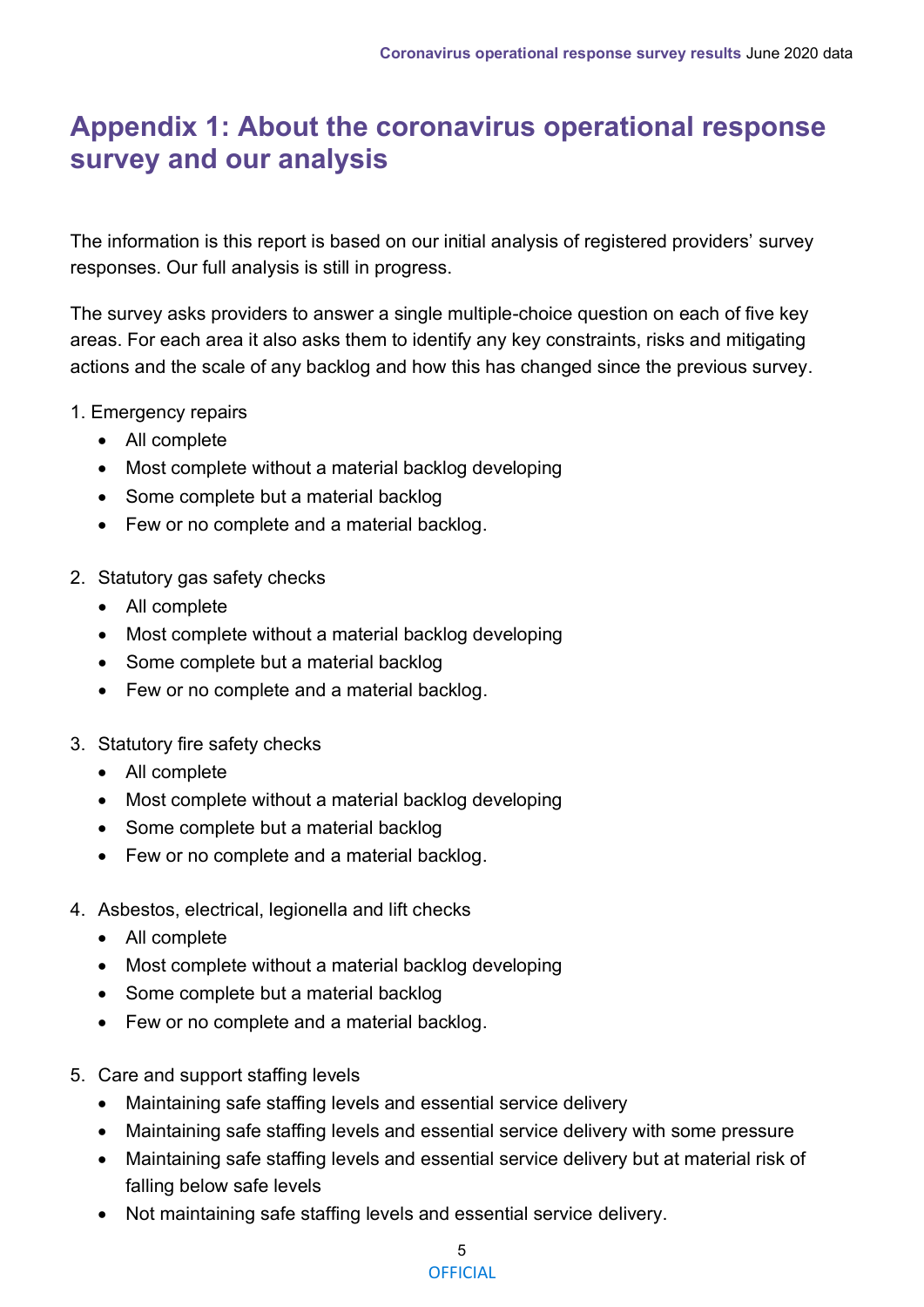The survey is hosted on our data collection portal NROSH $+^2$ , for all private registered providers with 1,000 or more homes, local authority registered providers and some registered providers with fewer than 1,000 homes to complete. Providers were asked to submit survey responses covering the period up to and including 19 June, by Friday 26 June.

We will open the survey for a third round of responses between Friday 17 July and Friday 24 July.

<sup>2</sup> https://nroshplus.regulatorofsocialhousing.org.uk/